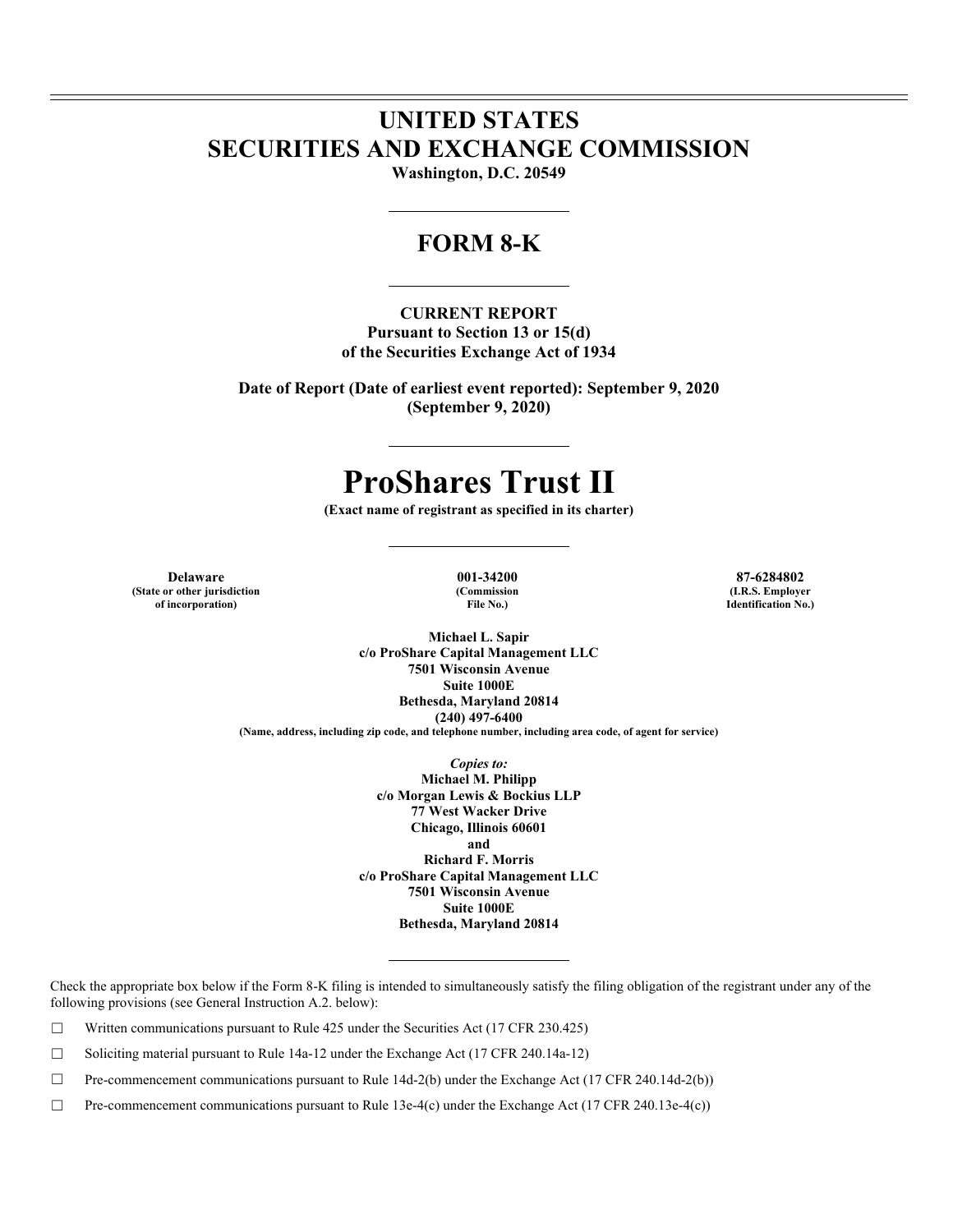#### **Securities registered or to be registered pursuant to Section 12(b) of the Act.**

| Title of each class                             | Trading<br>Symbol(s) | Name of each exchange<br>on which registered |
|-------------------------------------------------|----------------------|----------------------------------------------|
| <b>ProShares Ultra Bloomberg Crude Oil</b>      | UCO                  | <b>NYSE</b> Arca                             |
| <b>ProShares UltraShort Bloomberg Crude Oil</b> | sco                  | <b>NYSE</b> Arca                             |

Indicate by check mark whether the registrant is an emerging growth company as defined in Rule 405 of the Securities Act of 1933 (§230.405 of this chapter) or Rule 12b-2 of the Securities Exchange Act of 1934 (§240.12b-2 of this chapter).

Emerging growth company  $\Box$ 

If an emerging growth company, indicate by check mark if the registrant has elected not to use the extended transition period for complying with any new or revised financial accounting standards provided pursuant to Section 13(a) of the Exchange Act. □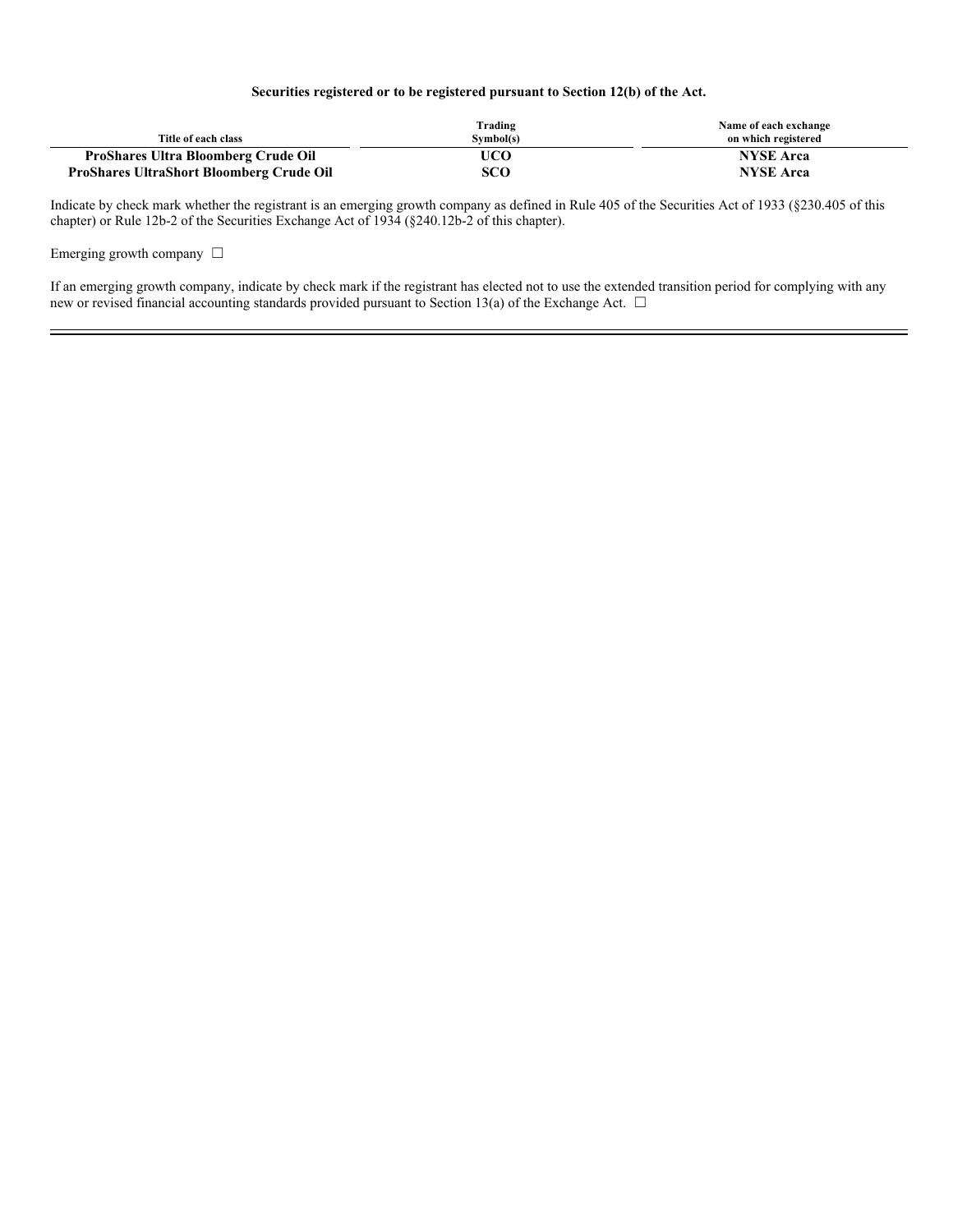#### **Item 8.01. Other Events**

#### Change to new Benchmark Index.

The Securities and Exchange Commission recently approved a listing rule change that allows each of ProShares Ultra Bloomberg Crude Oil and ProShares UltraShort Bloomberg Crude Oil (the "Oil Funds") to change its benchmark from the Bloomberg WTI Crude Oil Subindex<sup>SM</sup> (the "Current Benchmark") to the Bloomberg Commodity Balanced WTI Crude Oil Index<sup>SM</sup> (the "New Benchmark"). After the market closes on Wednesday, September 16, 2020, each Oil Fund will change its benchmark from the Current Benchmark to the New Benchmark and the investment objective of each Oil Fund will be to seek daily investment results, before fees and expenses, that correspond to two times  $(2x)$  or two times the inverse  $(-2x)$ , as applicable, of the daily performance of the New Benchmark.

Currently, each Oil Fund has approximately 2/3 of its portfolio exposed to the December 2020 WTI crude oil futures contract, and approximately 1/3 of its portfolio exposed to the June 2021 WTI crude oil futures contract. The New Benchmark currently is exposed approximately 1/3 to the December 2020 WTI crude oil futures contract, approximately 1/3 to the June 2021 WTI crude oil futures contract, and approximately 1/3 to the December 2021 WTI crude oil futures contract.

Each Fund intends to have exposure to the WTI crude oil futures contracts included in the New Benchmark in a manner designed to achieve its respective investment objective by the beginning of business on Thursday, September 17, 2020. To do this, each Oil Fund intends to transition half of its current exposure to the December 2020 WTI crude oil futures contract into exposure to the December 2021 WTI crude oil futures contract at the close of business on Wednesday, September 16, 2020.

As a result of this transition, each Oil Fund expects to have approximately 1/3 of its portfolio exposed to the December 2020 WTI crude oil futures contract, approximately 1/3 of its portfolio exposed to the June 2021 WTI crude oil futures contract, and approximately 1/3 of its portfolio exposed to the December 2021 WTI crude oil futures contract at the close of business on Wednesday, September 16, 2020.

If the Oil Funds are not able to transition their exposure on Wednesday, September 16, 2020, or change their benchmark from the Current Benchmark to the New Benchmark as described above, they intend to do so as soon as practicable thereafter.

#### Description of the New Benchmark.

The New Benchmark aims to track the performance of three separate contract schedules for WTI Crude Oil futures traded on NYMEX. The contract schedules are equally-weighted in the New Benchmark (1/3 each) at each semi-annual reset in March and September. At each reset date, one-third of the New Benchmark is designated to follow a monthly roll schedule. Each month this portion of the New Benchmark rolls from the current futures contract (called "Lead" by Bloomberg, and which expires one month out) into the following month's contract (called "Next" by Bloomberg and which expires two months out). The second portion of the New Benchmark is always designated to be in a June contract, and follows an annual roll schedule in March of each year in which the June contract expiring in the current year is rolled into the June contract expiring the following year. The remaining portion is always designated to be in a December contract, and follows an annual roll schedule in September of each year in which the December contract expiring in the current year is rolled into the December contract expiring the following year. The weighting (i.e., percentage) of each of the three contract schedules included in the New Benchmark fluctuates above or below one-third between the semi-annual reset dates due to changing futures prices and the impact of rolling the futures positions. As a result, the weighting of each contract in the New Benchmark will "drift" away from equal weighting. The New Benchmark reflects the cost of rolling the futures contracts included in the New Benchmark, without regard to income earned on cash positions. The New Benchmark is not linked to the "spot" price of WTI crude oil.

The methodology for determining the composition of the New Benchmark and for calculating its level may be changed at any time by Bloomberg without notice. The daily performance of the New Benchmark is published by Bloomberg Finance L.P. and is available under the Bloomberg ticker symbol: BCBCLI Index.

#### **Item 9.01 Financial Statements and Exhibits**

(d) Exhibits

| Exhibit<br>$N_{0}$ . | <b>Description</b>                                                          |
|----------------------|-----------------------------------------------------------------------------|
| 99.1                 | Press Release dated September 9, 2020                                       |
| 104                  | Cover Page Interactive Data File (embedded within the Inline XBRL document) |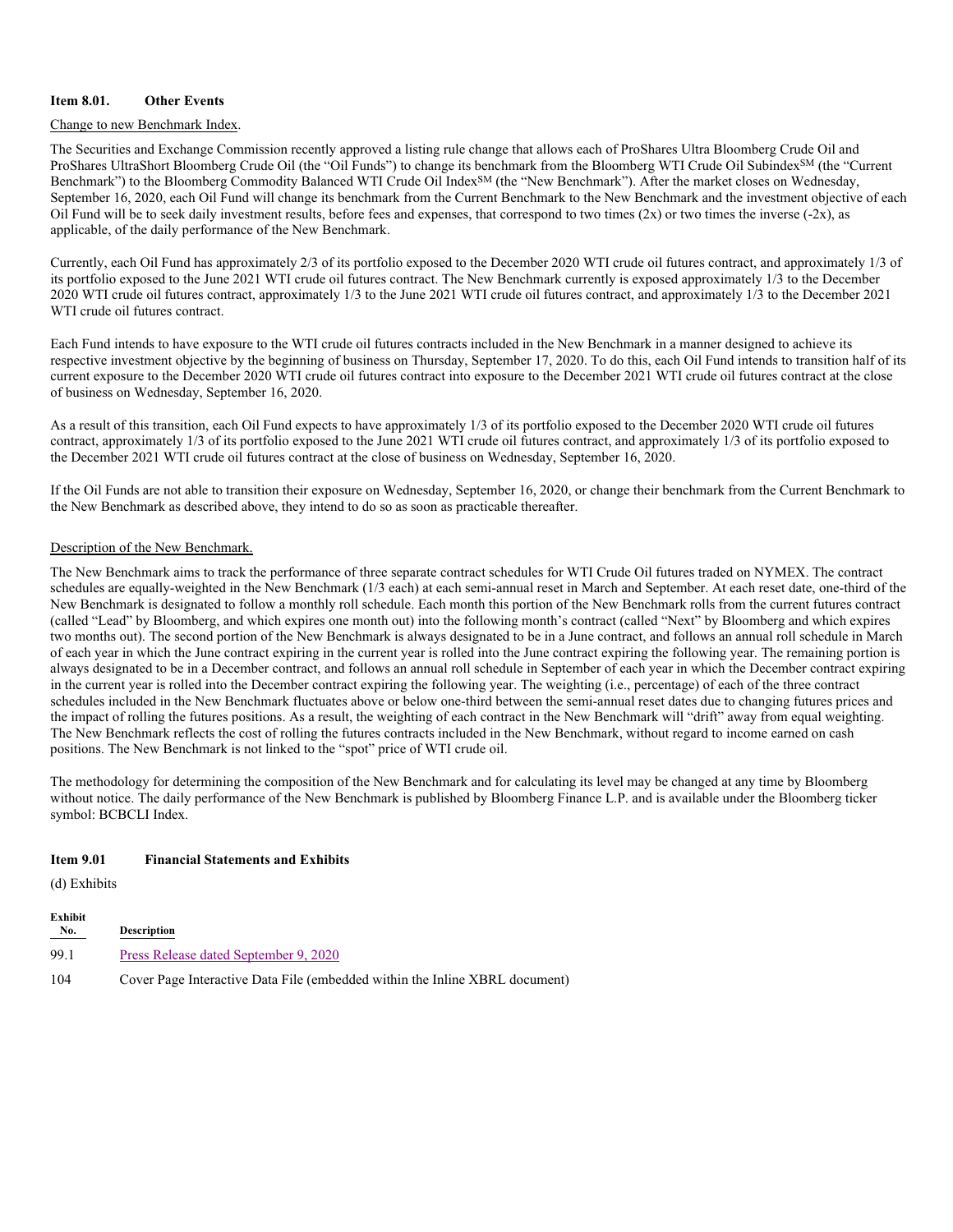#### **SIGNATURES**

Pursuant to the requirements of the Securities Exchange Act of 1934, the registrant has duly caused this report to be signed on its behalf by the undersigned hereunto duly authorized.

Date: September 9, 2020

**ProShares Trust II**

/s/ Todd B. Johnson Todd B. Johnson Principal Executive Officer